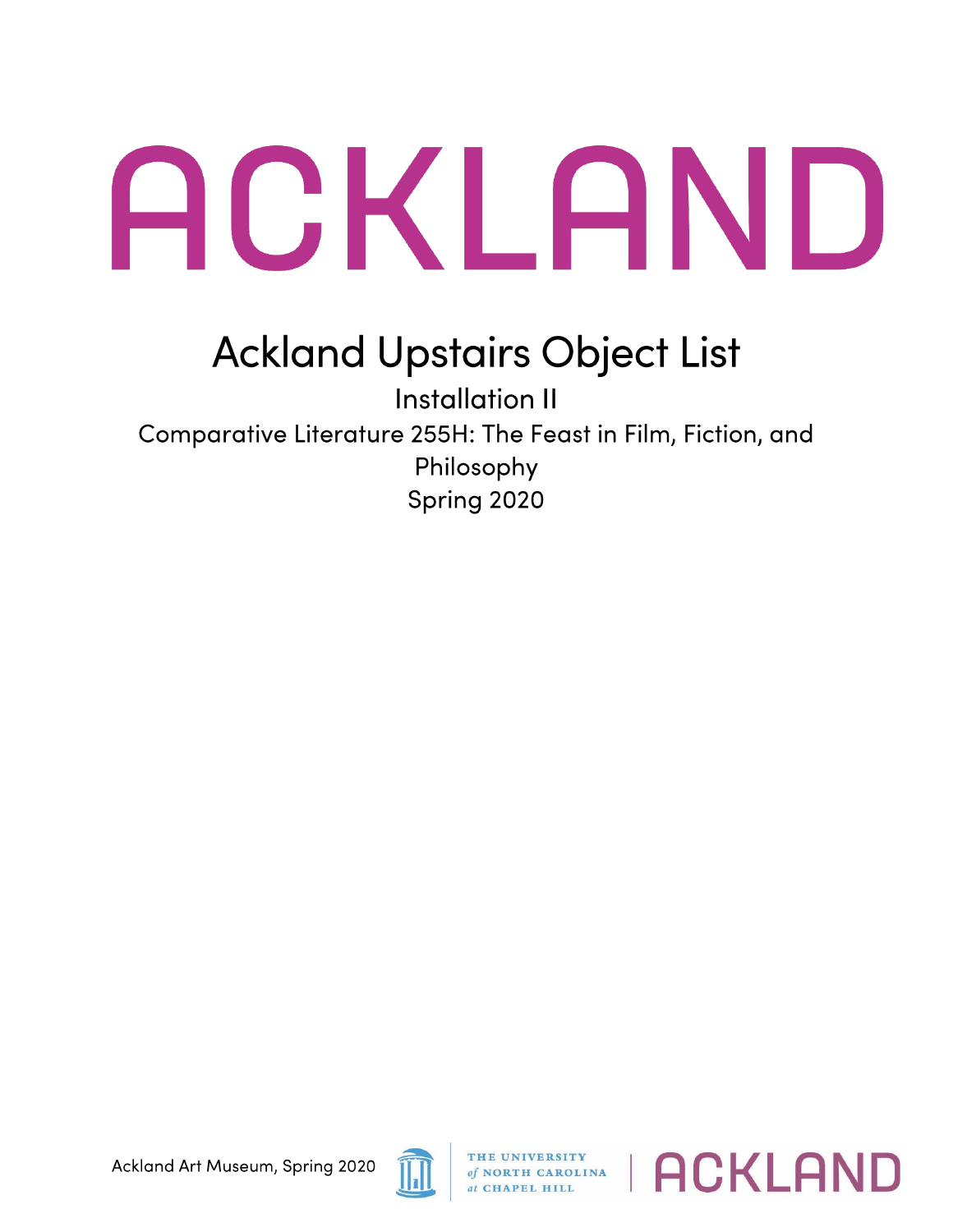| Henri de Toulouse-Lautrec<br>French, 1864 - 1901<br>Reine de Joie, after 1892<br>woodcut<br>Burton Emmett Collection, 58.1.510                                                                                                                                           |  |
|--------------------------------------------------------------------------------------------------------------------------------------------------------------------------------------------------------------------------------------------------------------------------|--|
| Unidentified artist, Italian, 16th century<br>(printmaker)<br>Cornelis Bos, Flemish, c. 1510 - before 1566<br>(engraver)<br>Maerten van Heemskerck, Dutch, 1498 -<br>1574 (designer)<br>The Triumph of Bacchus, 1594<br>engraving<br>Burton Emmett Collection, 58.1.1012 |  |
| Enea Vico, Italian, 1523 - 1567<br>after Marc Antonio Raimondi, Italian, born c.<br>1470/1482, died 1527/1534<br>Bacchanal, c. 1540<br>engraving<br>Ackland Fund, 65.13.4                                                                                                |  |
| Unidentified artist<br>unknown culture; in the style of Greek, fourth<br>to third century BCE<br>Silenus and Dionysos with a Mule and a<br>Satyr, nineteenth or twentieth century<br>terracotta<br>Gift of Mrs. Benson B. Sloan, 68.25.1                                 |  |
| <b>Edouard Boubat</b><br>French, 1923 - 1999<br>Feast of the Dead, Mexico, from the<br>portfolio Edouard Boubat, 1980, printed 1981<br>gelatin silver print<br>Gift of Mr. and Mrs. William A. Hall, III,<br>93.20.7                                                     |  |
| Diego Rivera<br>Mexican, 1886 - 1957<br>The Fiesta of Santa Anita, 1926<br>photo-mechanical halftone relief print in<br>red, from a drawing<br>Gift of the Rubin-Ladd Foundation, 2011.33.7                                                                              |  |